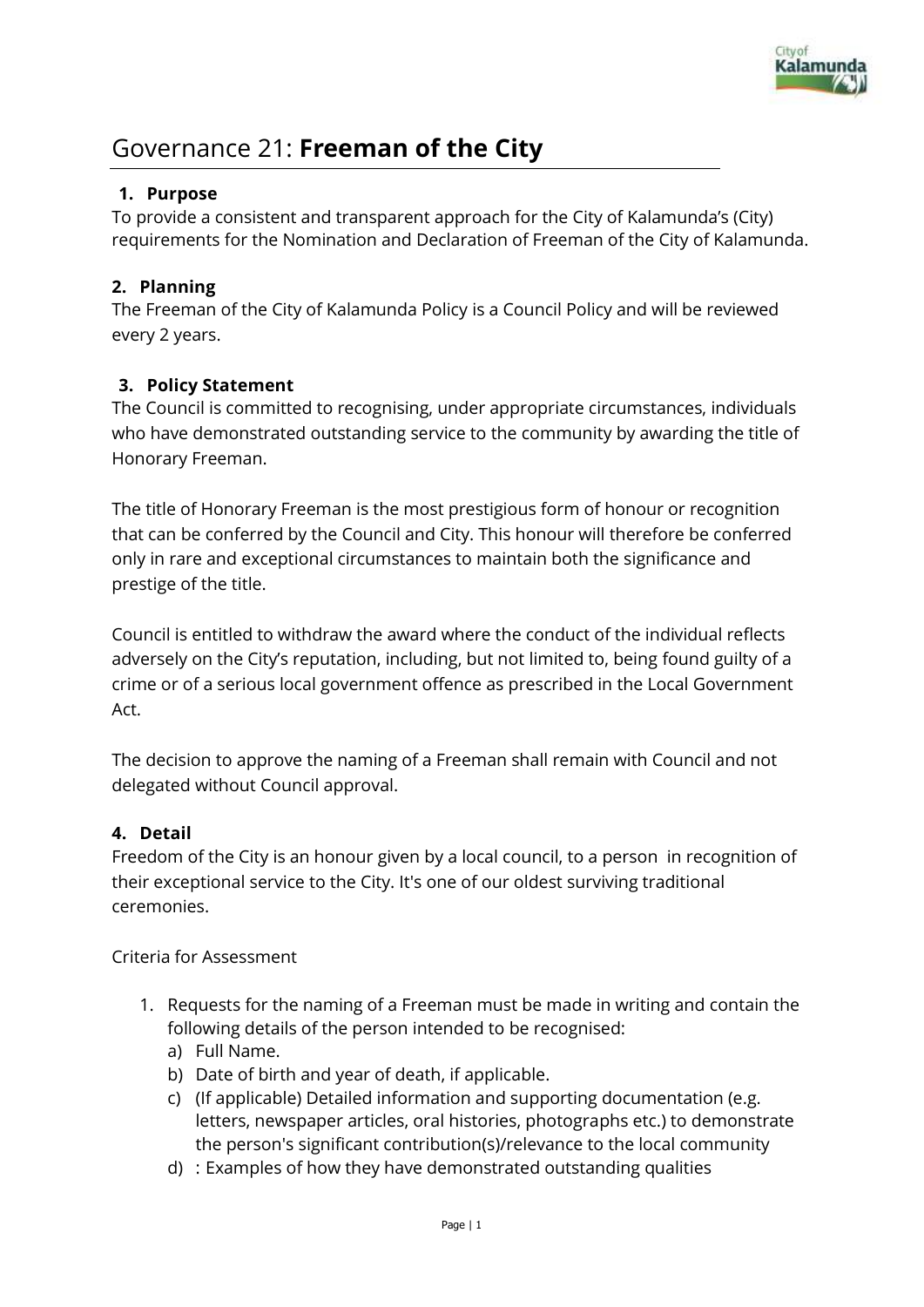

- e) What they have done to make things better for others in the community
- f) The role(s) or area(s) in which they have excelled
- g) The period, or dates of service (if known)
- h) Evidence they have shown outstanding, on-going and extensive community involvement.
- i) Evidence of other awards or recognition received by the nominee
- j) At least two referees (including contact details)

A significant contribution could include:

- i. Three or more terms of office on a local government council.
- ii. Thirty (30) or more years association with a local sporting or community association.
- iii. Extensive evidence of volunteering in the community
- 2. The naming of a Freeman shall be determined by Council.
- 3. The Council shall in reviewing nominations for Freeman.

(a) Give due consideration to any submissions received.

(b) Receive a confidential report from the Chief Executive Officer detailing the request.

(c) Approve of any nomination only by an Absolute Majority Decision.

## **Role of A Freeman**

Being awarded the most prestigious honour by the Council comes with an expectation that a Freeman:

- will support the Council in achieving its vision positively,
- will demonstrate the values of the Council within the community, and
- will to attend civic functions as special guests as required.

## **Confidentiality**

The nomination and consideration of proposals to award the title of 'Honorary Freeman of the City' shall be dealt with in strictest confidence. When Council meets to consider a nomination, the meeting shall be closed to the members of the public and reports concerning the nomination procedure shall be deemed to be confidential items pursuant to section 5.95(3) of the Local Government Act 1995.

It is imperative as part of the nomination procedure that confidentiality is maintained at all times. The standing of the City and the individual concerned should not be brought into disrepute or embarrassment in any way.

# **Awarding the Title**

Once Council has accepted the nomination, the nominee shall be contacted by the Chief Executive Officer or their delegate on a confidential basis to determine whether the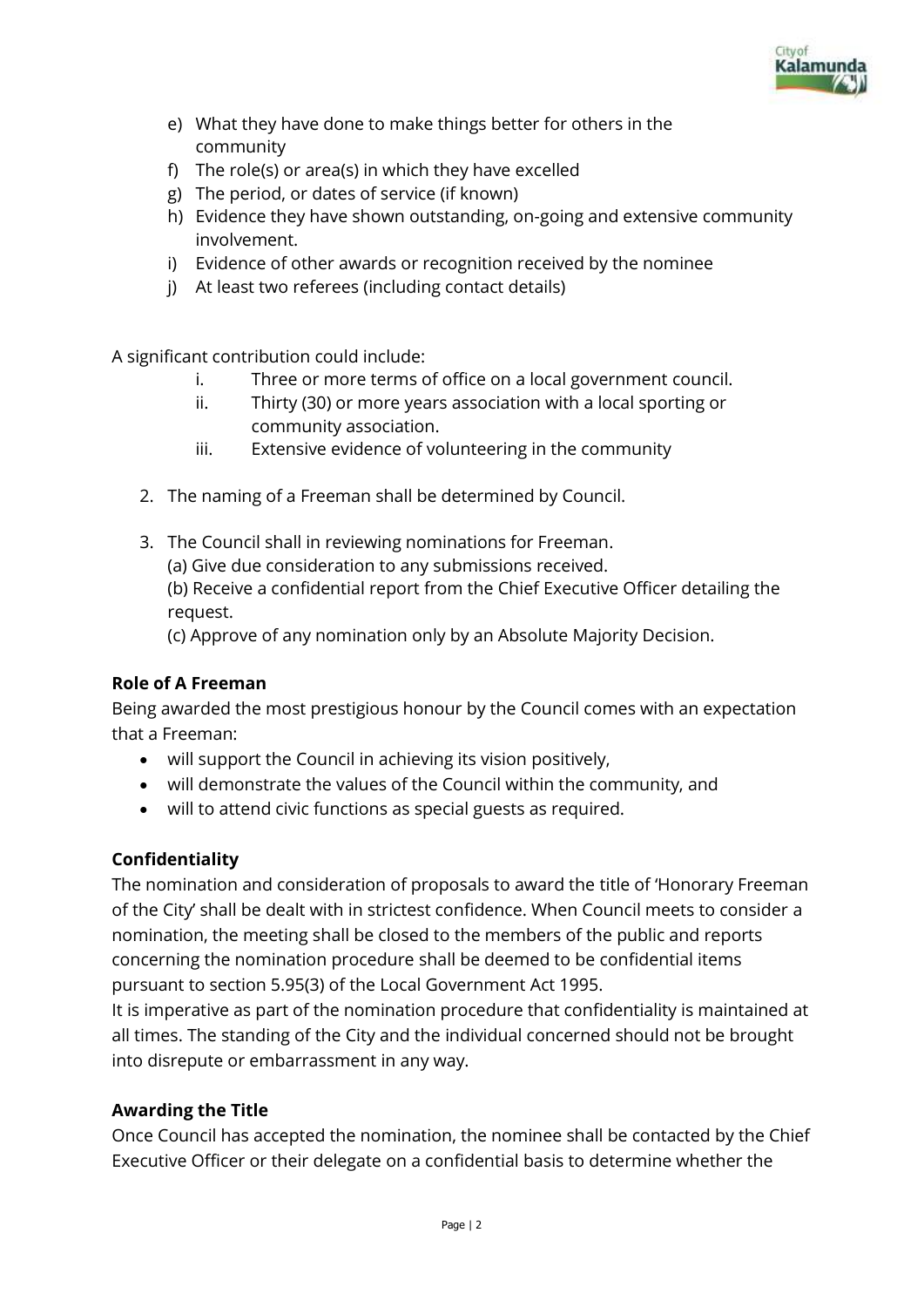

award will be accepted. Should a nominee decline to accept the Award, all Council members will be informed, and the matter will lapse.

On confirmation of this acceptance all Elected Members will be informed and a suitable media statement shall be prepared for release under the Mayor's name. Conferral of the title shall be carried out at a formal Council meeting or function.

### **After Acceptance by the Nominee**

Once accepted by the nominee, the Chief Executive Officer in consultation with the Mayor shall organise a Meeting of Council to be held for the presentation of the Honour of Freeman.

### **5. Community Consultation**

Council may determine if the Policy is to be the subject of Community consultation.

### **6. Governance**

Nominations of Freeman are to be lodged with the City of Kalamunda Administration.

The Office of the CEO will make a recommendation to Council in accordance with the Policy.

#### **7. Measures of Success**

Review of the effectiveness of the Policy in ensuring appropriate nominations and recommendations to Council.

#### **8. Definitions**

#### *Administration:* Means both:

- a) the process of administering the business of the City; and
- b) the administrative body of the City itself, including employees of the local government, as headed by the CEO

*CEO:* Means the Chief Executive Officer appointed by the Council who has statutory obligations as set out in the Local Government Act 1995 along with the responsibilities of leadership and management required for the position. The most senior officer in the administration. He or she is directly accountable to the Council.

*City:* Means the administrative and management arm of the local government constituted as the City of Kalamunda.

*Community:* means entire population of the City of Kalamunda. It could also be extended to those who work in, or visit, the area for recreational or similar reasons. *Council:* means the Elected Members sitting formally as a Council under the Act. *Councillor*: means the Title given to an individual elected representative of a local government. Also known as "Elected member".